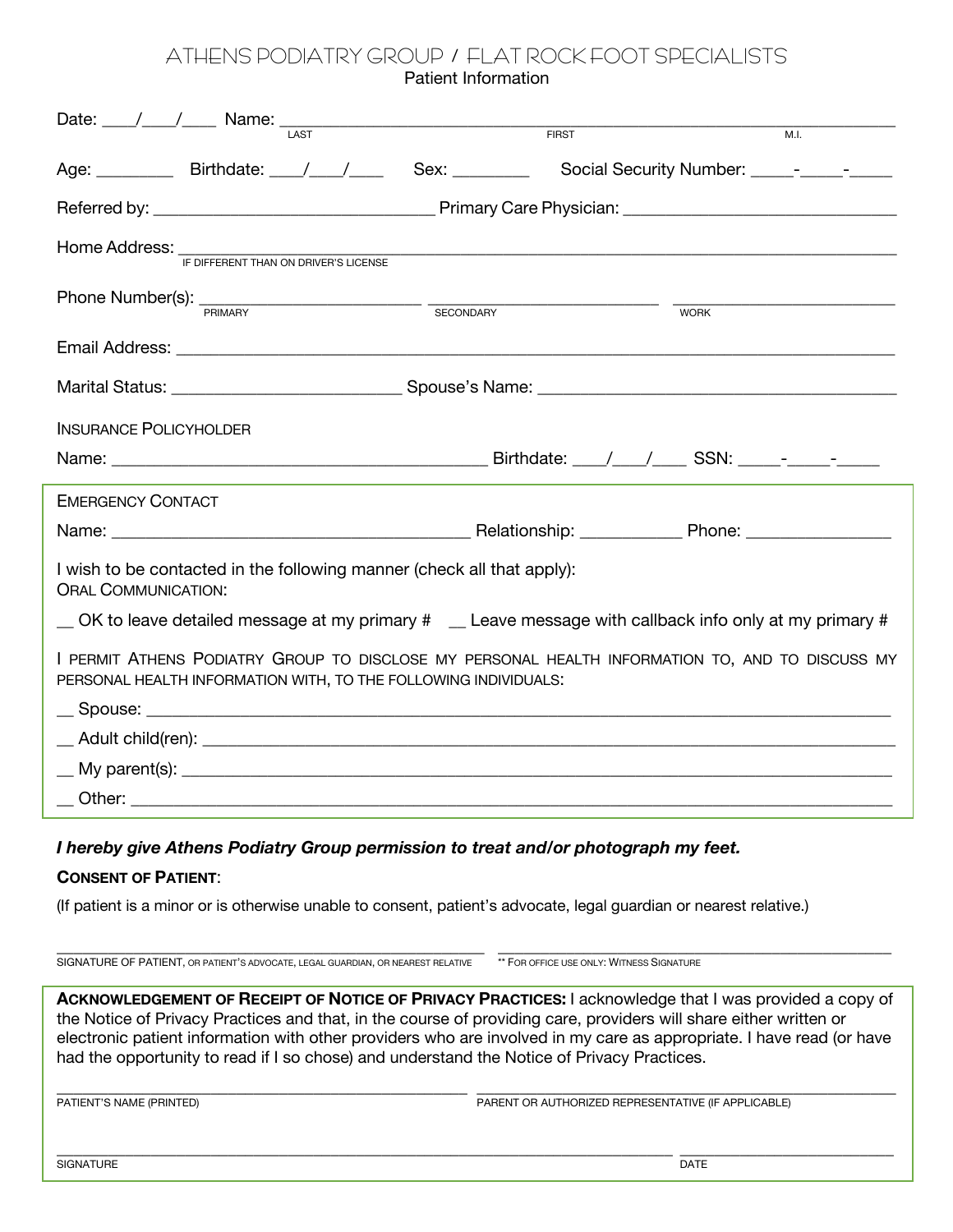## **ATHENS PODIATRY GROUP** / **FLAT ROCK FOOT SPECIALISTS OFFICE FINANCIAL POLICY**

At Athens Podiatry Group, are committed to providing you with the best possible care. If you have medical insurance, we are eager to help you receive your maximum allowable benefits. In order to achieve these goals, we need your assistance and your understanding of our payment policy.

Unless insurance arrangements have been approved in advance by our staff, payment for service is due at the time services are rendered.

- There is a \$25 charge for returned checks.
- $-$  There is a \$5 per CD charge for copying x-rays.
- $-$  There is a \$25 service fee for copying medical records, as a patient,  $+$  \$1.25/page for pages 1-20, \$0.63/page for pages 21-50 and \$0.25/page for pages 51 and higher.
- There is a \$30 fee for completion of forms.

This includes copays, deductibles and supplies received in addition to the fees listed above. We accept payment in the form of cash, check, Mastercard, Visa, American Express or Discover. We will gladly discuss your proposed treatment and answer any questions relating to your insurance.

You must realize, however, that:

- 1. Insurance is a contract between YOU and your INSURANCE COMPANY. YOU ARE RESPONSIBLE FOR ALL COPAYS AND DEDUCTIBLES applied by your insurance.
- 2. Not all services are a covered benefit in all contracts. Some insurance companies arbitrarily refuse to cover certain services. We have no control over this.
- 3. MEDICARE PATIENTS: We would like you to understand that taking ASSIGNMENT means that you are responsible for the YEARLY DEDUCTIBLE and for the 20% (CO-INSURANCE) of what Medicare allows. You are responsible for services that your co-insurance does not cover. If your co-insurance does not pay this amount, YOU ARE RESPONSIBLE for it.

Unlike some offices, the FILING OF INSURANCE CLAIMS is a COURTESY that we have always extended to our patients. However, all charges are YOUR responsibility, NOT your insurance company's responsibility. We will make our BEST EFFORT to collect from them, but if, despite our best efforts, we are NOT SUCCESSFUL, YOU ARE RESPONSIBLE for the unpaid balance.

We realize that temporary financial problems may affect timely payment of your account. We do not want any financial problems to get in the way of our good relationship. Therefore, if such problems arise, we encourage you to contact us promptly for assistance in the management of your account.

I authorize payment of MEDICAL BENEFITS to be made on my behalf to Dr. Vicki Anton-Athens for any services furnished to me by the doctors of Athens Podiatry Group or Flat Rock Foot Specialists. I authorize the release of any medical information held by Dr. Vicki Anton-Athens to the healthcare financing administration and its agent to process my claims.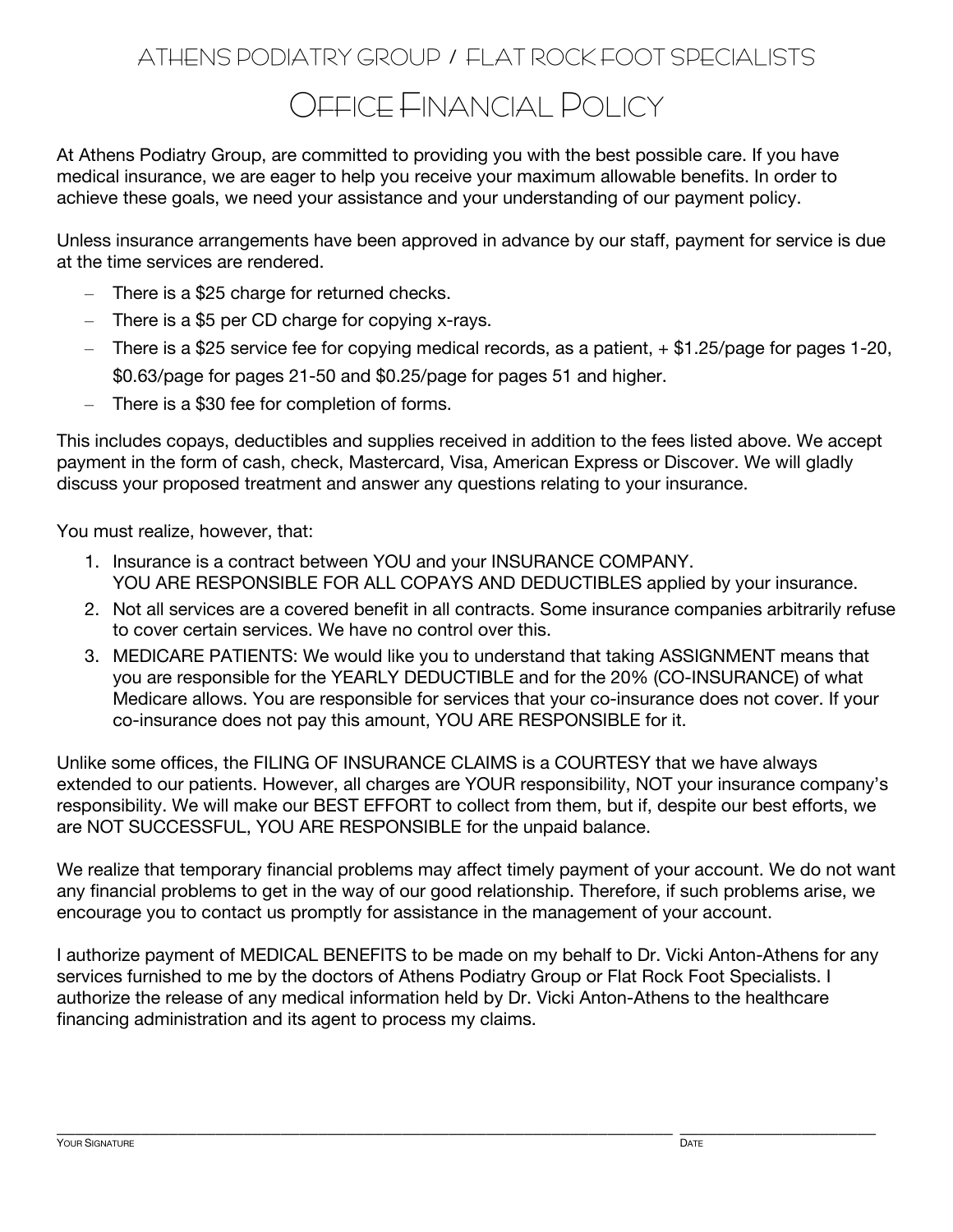|                                                                                                                                                                                                                                             | Preferred Pharmacy: MAME OF PHARMACY                                                |                                                                                                                                                                                                               |                                                                                                                                                                                                                         | CITY/INTERSECTION OF PHARMACY                                                                                                                        |  |  |
|---------------------------------------------------------------------------------------------------------------------------------------------------------------------------------------------------------------------------------------------|-------------------------------------------------------------------------------------|---------------------------------------------------------------------------------------------------------------------------------------------------------------------------------------------------------------|-------------------------------------------------------------------------------------------------------------------------------------------------------------------------------------------------------------------------|------------------------------------------------------------------------------------------------------------------------------------------------------|--|--|
|                                                                                                                                                                                                                                             |                                                                                     | <b>CURRENT MEDICATIONS, including supplements:</b>                                                                                                                                                            |                                                                                                                                                                                                                         |                                                                                                                                                      |  |  |
|                                                                                                                                                                                                                                             |                                                                                     |                                                                                                                                                                                                               |                                                                                                                                                                                                                         |                                                                                                                                                      |  |  |
|                                                                                                                                                                                                                                             |                                                                                     |                                                                                                                                                                                                               |                                                                                                                                                                                                                         |                                                                                                                                                      |  |  |
|                                                                                                                                                                                                                                             |                                                                                     |                                                                                                                                                                                                               |                                                                                                                                                                                                                         |                                                                                                                                                      |  |  |
|                                                                                                                                                                                                                                             |                                                                                     |                                                                                                                                                                                                               |                                                                                                                                                                                                                         |                                                                                                                                                      |  |  |
|                                                                                                                                                                                                                                             | <b>ALLERGIES:</b> $\Box$ No Known Allergies<br>$\Box$ Metals:                       |                                                                                                                                                                                                               | $\Box$ Adhesive/tape $\Box$ Latex $\Box$ Codeine $\Box$ Penicillin $\Box$ Sulfa $\Box$ Iodine<br>$\Box$ Foods:                                                                                                          | $\Box$ Aspirin                                                                                                                                       |  |  |
|                                                                                                                                                                                                                                             | $\Box$ Other:                                                                       |                                                                                                                                                                                                               | ,我们也不能在这里的时候,我们也不能在这里的时候,我们也不能不能不能不能不能不能不能不能不能不能不能不能。""我们的是我们的,我们也不能不能不能不能不能不能不能                                                                                                                                        |                                                                                                                                                      |  |  |
| <b>Social History</b>                                                                                                                                                                                                                       |                                                                                     |                                                                                                                                                                                                               |                                                                                                                                                                                                                         |                                                                                                                                                      |  |  |
|                                                                                                                                                                                                                                             |                                                                                     |                                                                                                                                                                                                               |                                                                                                                                                                                                                         |                                                                                                                                                      |  |  |
|                                                                                                                                                                                                                                             |                                                                                     |                                                                                                                                                                                                               |                                                                                                                                                                                                                         |                                                                                                                                                      |  |  |
|                                                                                                                                                                                                                                             | Do you smoke? $\Box$ Never                                                          |                                                                                                                                                                                                               |                                                                                                                                                                                                                         |                                                                                                                                                      |  |  |
|                                                                                                                                                                                                                                             |                                                                                     |                                                                                                                                                                                                               |                                                                                                                                                                                                                         |                                                                                                                                                      |  |  |
|                                                                                                                                                                                                                                             |                                                                                     |                                                                                                                                                                                                               |                                                                                                                                                                                                                         |                                                                                                                                                      |  |  |
|                                                                                                                                                                                                                                             |                                                                                     |                                                                                                                                                                                                               | How much per day? ____________ How many years? __________                                                                                                                                                               |                                                                                                                                                      |  |  |
|                                                                                                                                                                                                                                             |                                                                                     |                                                                                                                                                                                                               |                                                                                                                                                                                                                         |                                                                                                                                                      |  |  |
| <b>Family History</b> – Has a member of your family been diagnosed with any of the of the following? If so, please<br>indicate relationship of family member(s) who have had these problems.                                                |                                                                                     |                                                                                                                                                                                                               |                                                                                                                                                                                                                         |                                                                                                                                                      |  |  |
|                                                                                                                                                                                                                                             | $\Box$ Diabetes – mother / father<br>$\Box$ Cancer – mother / father                |                                                                                                                                                                                                               |                                                                                                                                                                                                                         |                                                                                                                                                      |  |  |
| $\Box$ Other:                                                                                                                                                                                                                               | $\Box$ Heart disease – mother / father $\Box$ High blood pressure – mother / father |                                                                                                                                                                                                               |                                                                                                                                                                                                                         |                                                                                                                                                      |  |  |
|                                                                                                                                                                                                                                             |                                                                                     |                                                                                                                                                                                                               |                                                                                                                                                                                                                         |                                                                                                                                                      |  |  |
|                                                                                                                                                                                                                                             |                                                                                     | you ever taken any medications for any of the following?                                                                                                                                                      | Past Medical History - Do you currently have, have you ever had, have you ever been treated for, or have                                                                                                                |                                                                                                                                                      |  |  |
| $\Box$ Heart disease<br>$\Box$ Heart attack<br>$\Box$ Hypertension<br>$\Box$ Stroke<br>$\Box$ Bleeding disorders<br>$\Box$ Blood clot<br>$\Box$ Chest pain<br>$\Box$ Diabetes - type I / II<br>$\Box$ Thyroid disease<br>$\Box$ Eye disease |                                                                                     | $\Box$ Rheumatic fever<br>$\Box$ Scarlet fever<br>$\Box$ Tuberculosis<br>$\Box$ Numbness<br>$\Box$ Asthma<br>$\Box$ Bronchitis<br>$\Box$ Emphysema<br>$\Box$ Pneumonia<br>$\Box$ Epilepsy<br>$\Box$ Arthritis | $\Box$ Back problems<br>$\Box$ STD<br>$\Box$ Pregnancy<br>$-$ currently? Y / N<br>$\Box$ Cramping/Coldness<br>in legs/feet<br>□ Stomach ulcer<br>$\Box$ Acid reflux<br>$\Box$ Urinary infection<br>$\Box$ Kidney stones | $\Box$ Kidney disease<br>$\Box$ Jaundice<br>$\Box$ Hepatitis<br>$\Box$ Anemia<br>$\Box$ Gout<br>$\Box$ AIDS<br>$\Box$ Cancer: $\_\_\_\_\_\_\_\_\_\_$ |  |  |

Past Surgical History - Have you ever had any surgery? If yes, please list below, with dates:

\_\_\_\_\_\_\_\_\_\_\_\_\_\_\_\_\_\_\_\_\_\_\_\_\_\_\_\_\_\_\_\_\_\_\_\_\_\_\_\_\_\_\_\_\_\_\_\_\_\_\_\_\_\_\_\_\_\_\_\_\_\_\_\_\_\_\_\_\_\_\_\_\_\_\_\_\_\_\_\_\_\_\_\_\_\_\_\_\_\_\_\_\_\_\_\_\_\_

\_\_\_\_\_\_\_\_\_\_\_\_\_\_\_\_\_\_\_\_\_\_\_\_\_\_\_\_\_\_\_\_\_\_\_\_\_\_\_\_\_\_\_\_\_\_\_\_\_\_\_\_\_\_\_\_\_\_\_\_\_\_\_\_\_\_\_\_\_\_\_\_\_\_\_\_\_\_\_\_\_\_\_\_\_\_\_\_\_\_\_\_\_\_\_\_\_\_